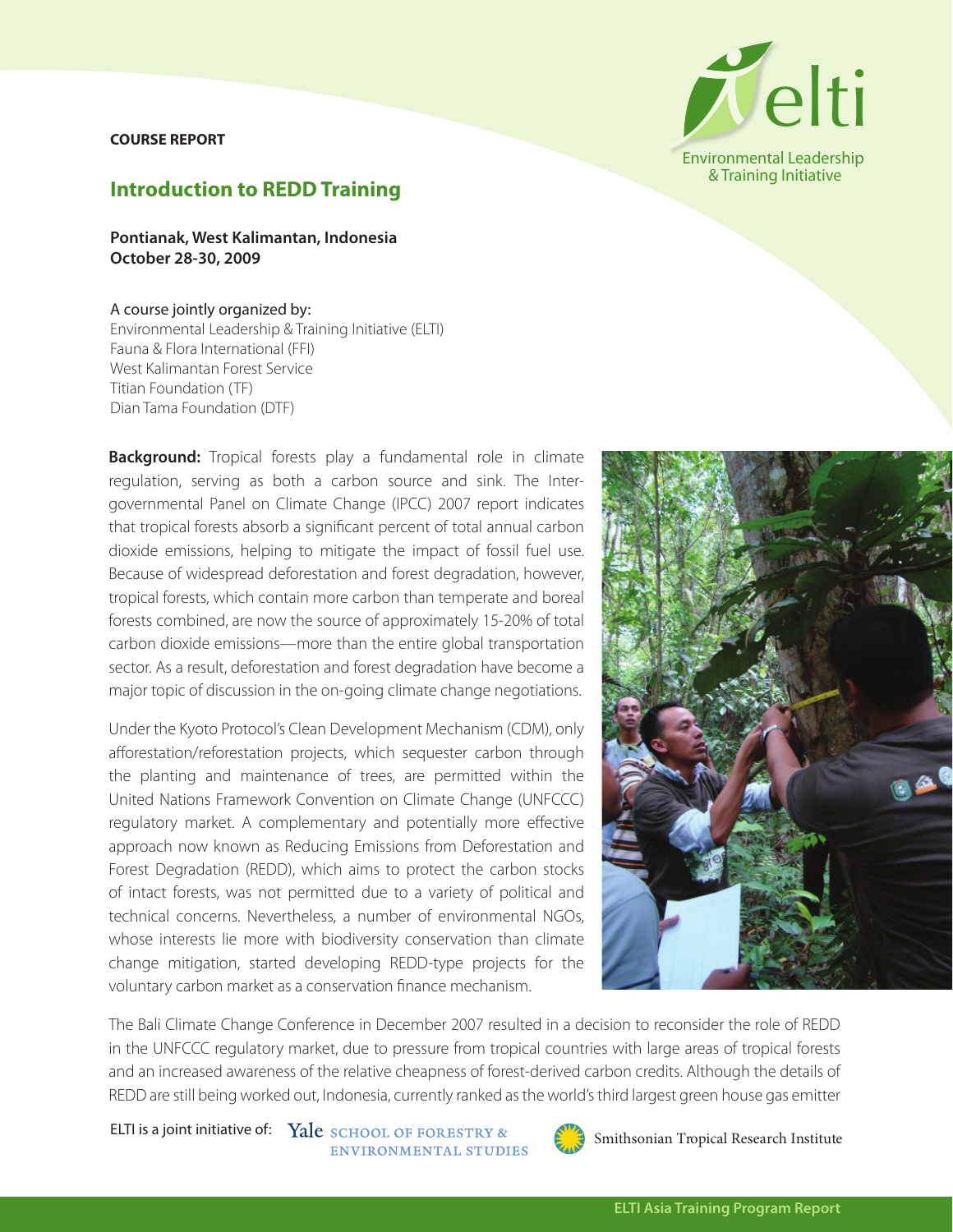on account of its high rate of deforestation, has been rapidly preparing to take advantage of what could become a very large and lucrative market. The Indonesian central Government's preparedness campaign, however, has had very limited impact in the districts, where, following decentralization, many land use decisions are now made. In fact, at that level of government, the degree of understanding about the opportunities presented by REDD, as well as the processes needed to develop REDD projects, is generally low.

In order to begin addressing this problem, ELTI, together with FFI, which is currently developing REDD projects in the region, decided to initiate a training program for West Kalimantan, a province that is widely recognized as having a



large potential for REDD. The province's Forest Services, DTF, and TF were brought on board as co-sponsors of the event in order to help facilitate preparations, gain greater local "buy-in," and help identify the most relevant participants.

## **Course Objectives:**

- • To ensure that all participants understand the key elements of REDD, including science, business, and policy aspects;
- • To provide all participants with knowledge of the key components of a REDD project and the steps needed to develop one in accordance with appropriate standards and national regulations; and
- To encourage participants to develop "Action Plans" outlining their plans for participating in REDD project development.

**Participants:** The REDD training was attended by a total of 60 participants from regional government agencies and NGOs. Government representatives were invited from the district-level offices of the provincial Forest Service and Land Use Planning Agency. The participant's list was designed to include two individuals from each of the provinces' forested districts; greater participation, however, was permitted from Kapuas Hulu and Ketapang Districts, where FFI and other organizations are currently in the process of developing REDD projects. Meanwhile, the other participants consisted primarily of representatives from regional NGOs and other related institutions that may play an important role in assisting with project development and/or implementation in Kapuas Hulu and Ketapang. One cluster of individuals, who are interested in developing a REDD project in and around Gunung Palung National Park, were also included.

**Training Format:** The training was conducted over a three-day period and consisted of formal presentations, group discussions, and a field activity. The first day of the course focused on providing introductory background information, including modules explaining the scientific basis for REDD, the international policy context in which the regulatory carbon market was created, the difference between the regulatory and voluntary carbon